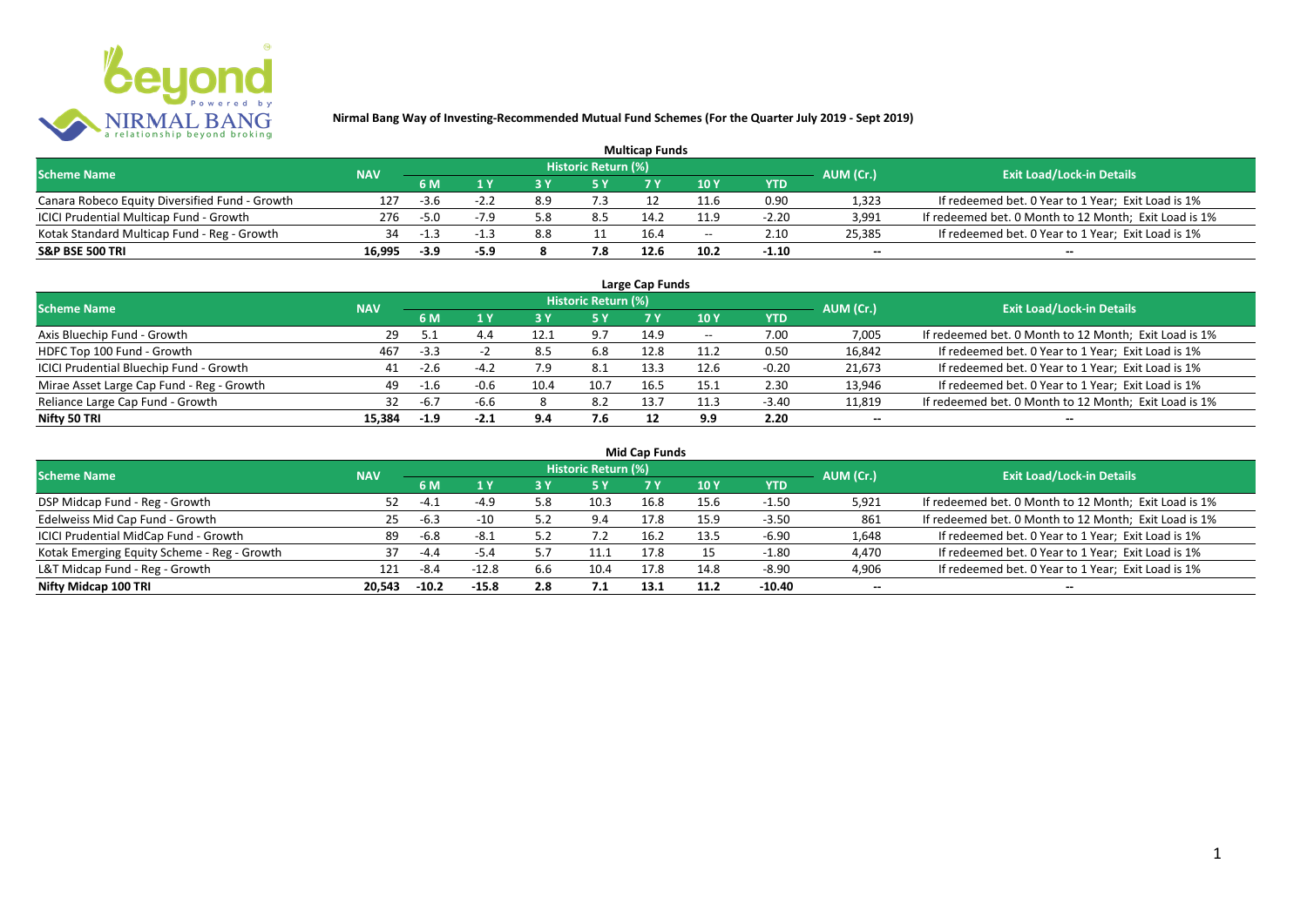

| Large & Midcap                                   |            |      |      |  |                     |      |      |         |           |                                                    |  |  |  |  |
|--------------------------------------------------|------------|------|------|--|---------------------|------|------|---------|-----------|----------------------------------------------------|--|--|--|--|
| <b>Scheme Name</b>                               | <b>NAV</b> |      |      |  | Historic Return (%) |      |      |         | AUM (Cr.) | <b>Exit Load/Lock-in Details</b>                   |  |  |  |  |
|                                                  |            | 6 M  |      |  |                     |      | 10Y  | YTD     |           |                                                    |  |  |  |  |
| Canara Robeco Emerging Equities - Growth         | 87         | -6.3 | -8.9 |  | 11.7                | 20.1 | 18.4 | $-2.60$ | 4,669     | If redeemed bet. 0 Year to 1 Year; Exit Load is 1% |  |  |  |  |
| Invesco India Growth Opportunities Fund - Growth |            | -2.3 | ، 2- |  | 9.9                 |      | 12.5 | 0.30    | 1,659     | If redeemed bet. 0 Year to 1 Year; Exit Load is 1% |  |  |  |  |
| NIFTY Large Midcap 250 TRI                       | 6.745      | -5.4 | -8.4 |  | 8.8                 | 14.4 |      | -3.60   | $-$       | $- -$                                              |  |  |  |  |

| <b>Focused Funds</b>             |            |        |        |  |                     |      |       |            |                          |                                                       |  |  |  |  |
|----------------------------------|------------|--------|--------|--|---------------------|------|-------|------------|--------------------------|-------------------------------------------------------|--|--|--|--|
| <b>Scheme Name</b>               | <b>NAV</b> |        |        |  | Historic Return (%) |      |       |            | AUM (Cr.)                | <b>Exit Load/Lock-in Details</b>                      |  |  |  |  |
|                                  |            | 6 M    |        |  | <b>EV</b>           |      | 10 Y  | <b>YTD</b> |                          |                                                       |  |  |  |  |
| Axis Focused 25 Fund - Growth    |            |        |        |  | 11.6                | 14.7 | $- -$ | 1.80       | 7.841                    | If redeemed bet. 0 Month to 12 Month; Exit Load is 1% |  |  |  |  |
| SBI Focused Equity Fund - Growth | 137        | 0.7    | $-0.3$ |  | 10.2                |      |       | 3.50       | 5.127                    | If redeemed bet. 0 Year to 1 Year; Exit Load is 1%    |  |  |  |  |
| <b>S&amp;P BSE 500 TRI</b>       | 16.995     | $-3.9$ | -5.9   |  |                     | 12.6 | 10.2  | $-1.10$    | $\overline{\phantom{a}}$ | $- -$                                                 |  |  |  |  |

|                                                |            |             |         |                     |      | <b>Small Cap Funds</b> |                                       |            |                          |                                                    |
|------------------------------------------------|------------|-------------|---------|---------------------|------|------------------------|---------------------------------------|------------|--------------------------|----------------------------------------------------|
| <b>Scheme Name</b>                             | <b>NAV</b> |             |         | Historic Return (%) |      |                        |                                       |            | AUM (Cr.)                | <b>Exit Load/Lock-in Details</b>                   |
|                                                |            | 6 M         |         |                     |      |                        | 10 Y                                  | <b>YTD</b> |                          |                                                    |
| Franklin India Smaller Companies Fund - Growth | 48         | -11.5       | $-14.1$ |                     |      | 18.5                   |                                       | $-8.80$    | 6,584                    | If redeemed bet. 0 Year to 1 Year; Exit Load is 1% |
| HDFC Small Cap Fund - Growth                   | 38         | $-13.7$     | $-15.1$ |                     | 9.5  | 15.4                   |                                       | $-10.30$   | 8,209                    | If redeemed bet. 0 Year to 1 Year; Exit Load is 1% |
| L&T Emerging Businesses Fund - Reg - Growth    |            | $22 - 12.3$ | $-17.4$ |                     | 10.8 | $-$                    | $\hspace{0.05cm}$ – $\hspace{0.05cm}$ | -12.00     | 5,639                    | If redeemed bet. 0 Year to 1 Year; Exit Load is 1% |
| Nifty Smallcap 100 TRI                         | 6.834      | $-14.6$     | $-22.6$ | $-2.2$              |      | 8.9                    |                                       | -12.80     | $\overline{\phantom{a}}$ | $- -$                                              |

| ELSS Schemes (Tax Saving u/s 80-C)            |            |           |         |                     |           |            |                                       |            |                          |                                  |  |  |  |
|-----------------------------------------------|------------|-----------|---------|---------------------|-----------|------------|---------------------------------------|------------|--------------------------|----------------------------------|--|--|--|
| <b>Scheme Name</b>                            | <b>NAV</b> |           |         | Historic Return (%) |           |            |                                       |            | AUM (Cr.)                | <b>Exit Load/Lock-in Details</b> |  |  |  |
|                                               |            | <b>6M</b> | 1 Y     | 3 Y                 | <b>5Y</b> | <b>7 Y</b> | 10 Y                                  | <b>YTD</b> |                          |                                  |  |  |  |
| Aditya Birla Sun Life Tax Relief 96 - Growth  | 29         | $-5.9$    | $-10.4$ | 7.4                 | 10.2      | 15.8       | 11.8                                  | $-5.00$    | 8,562                    | Nil                              |  |  |  |
| Axis Long Term Equity Fund - Growth           | 44         |           | $-1.1$  | 10                  | 10.7      | 18.3       | $\overline{\phantom{a}}$              | 2.70       | 19,236                   | Nil                              |  |  |  |
| IDFC Tax Advantage (ELSS) Fund - Reg - Growth | 52         |           | $-10.5$ |                     | 8.3       | 14.6       | 12.8                                  | $-4.50$    | 1,877                    | Nil                              |  |  |  |
| Invesco India Tax Plan - Growth               | 48         | $-3.7$    | $-7.1$  |                     | -9.1      | 15.3       | 13.7                                  | $-1.60$    | 859                      | Nil                              |  |  |  |
| Mirae Asset Tax Saver Fund - Reg - Growth     |            | $-0.6$    | 0.5     | 13.1                | $- -$     | --         | $\hspace{0.05cm}$ – $\hspace{0.05cm}$ | 2.90       | 2,306                    | Nil                              |  |  |  |
| S&P BSE 200 TRI                               | 5,501      | $-3.0$    | $-4.5$  | 8.6                 | 8.1       | 12.8       | 10.3                                  | $-0.10$    | $\overline{\phantom{a}}$ | $\overline{\phantom{a}}$         |  |  |  |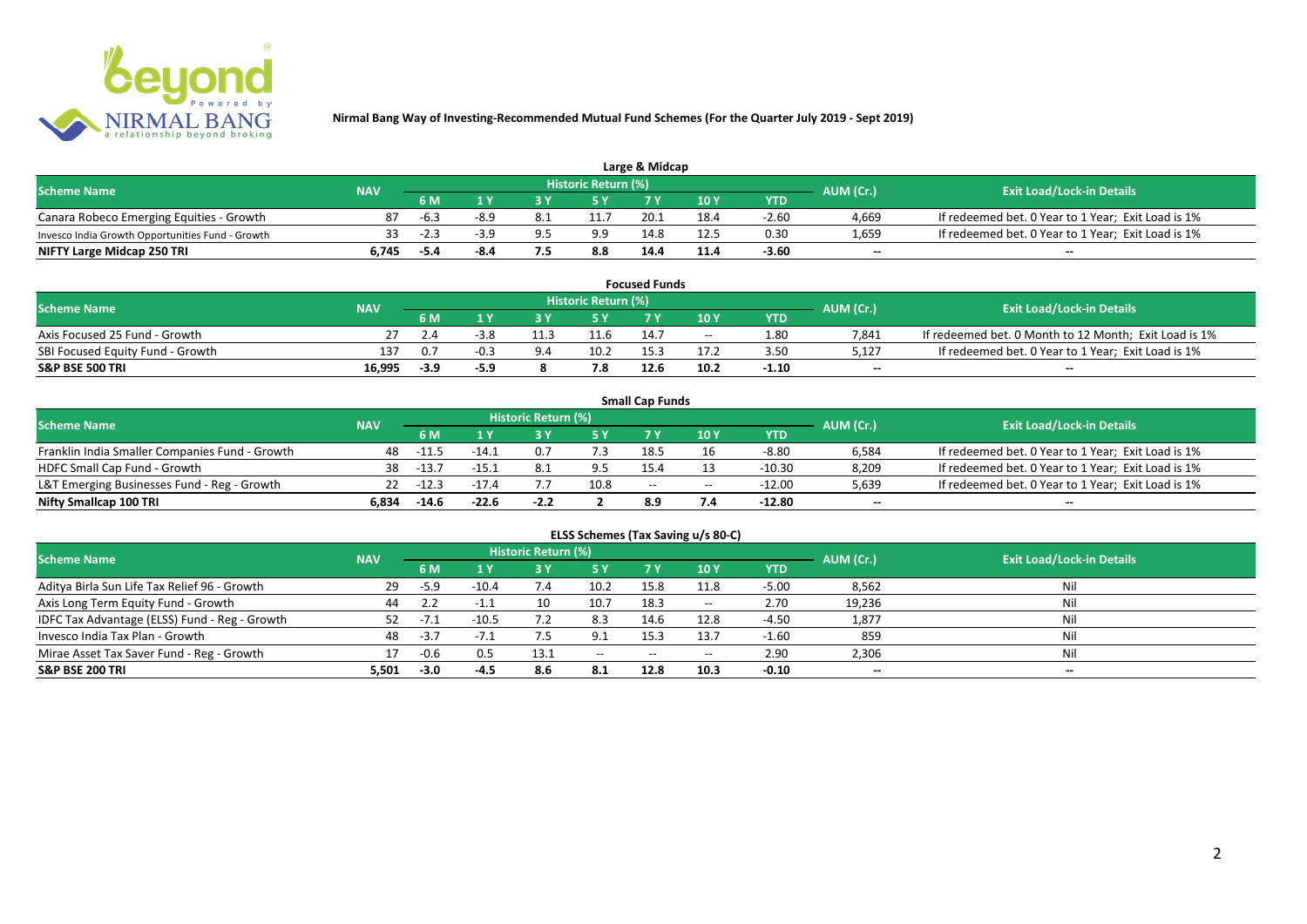

| <b>Contra/Value Fund</b>                  |            |           |                                  |     |      |      |      |         |        |                                                    |  |  |  |  |
|-------------------------------------------|------------|-----------|----------------------------------|-----|------|------|------|---------|--------|----------------------------------------------------|--|--|--|--|
| <b>Scheme Name</b>                        | <b>NAV</b> | AUM (Cr.) | <b>Exit Load/Lock-in Details</b> |     |      |      |      |         |        |                                                    |  |  |  |  |
|                                           |            | 6 M       |                                  |     |      |      | 10 Y | YTD     |        |                                                    |  |  |  |  |
| Kotak India EQ Contra Fund - Reg - Growth | 50         | $-2.5$    |                                  | a a | 8.7  | 13.3 |      | 0.40    | 819    | If redeemed bet. 0 Year to 1 Year; Exit Load is 1% |  |  |  |  |
| Invesco India Contra Fund - Growth        | 45         | $-5.2$    | -6.8                             | 9.6 | 10.4 | 16.7 |      | $-2.40$ | 3.992  | If redeemed bet. 0 Year to 1 Year; Exit Load is 1% |  |  |  |  |
| UTI Value Opportunities Fund - Growth     | 58.        | $-3.5$    | -6.∠                             |     | 4.6  | 10.3 | 10.5 | $-0.30$ | 4,181  | If redeemed bet. 0 Year to 1 Year; Exit Load is 1% |  |  |  |  |
| <b>S&amp;P BSE 500 TRI</b>                | 16.995     | $-3.9$    | -5.9                             |     | 7.8  | 12.6 | 10.2 | $-1.10$ | $\sim$ | $\qquad \qquad$                                    |  |  |  |  |

| Sector/Thematic                                                           |            |        |         |                     |           |      |                   |            |                          |                                                    |  |  |  |
|---------------------------------------------------------------------------|------------|--------|---------|---------------------|-----------|------|-------------------|------------|--------------------------|----------------------------------------------------|--|--|--|
| <b>Scheme Name</b>                                                        | <b>NAV</b> |        |         | Historic Return (%) |           |      |                   |            | AUM (Cr.)                | <b>Exit Load/Lock-in Details</b>                   |  |  |  |
|                                                                           |            | 6 M    | $A$ Y   |                     | <b>5Y</b> | 7 Y  | 10Y               | <b>YTD</b> |                          |                                                    |  |  |  |
| Canara Robeco Consumer Trends Fund - Reg - Growth                         | 38         | $-2.4$ | 0.1     | 9.4                 | 11.7      | 15.7 | 14.2              | $-0.10$    | 329                      | If redeemed bet. 0 Year to 1 Year; Exit Load is 1% |  |  |  |
| Mirae Asset Great Consumer Fund - Growth                                  | 33         | $-4.5$ | $-3.2$  | 11.3                | 10.9      | 15.5 | $\hspace{0.05cm}$ | $-3.40$    | 804                      | If redeemed bet. 0 Year to 1 Year; Exit Load is 1% |  |  |  |
| ICICI Prudential Technology Fund - Growth                                 | 60         | 1.7    | $-4.3$  | 15.5                | 9.3       | 16.8 | 17.4              | 5.50       | 450                      | If redeemed bet. 0 Day to 15 Day; Exit Load is 1%  |  |  |  |
| Reliance Pharma Fund - Growth                                             | 143        | $-5.7$ | $-11.9$ | $-0.1$              | 3.6       | 11.6 | 15.9              | -4.30      | 2,377                    | If redeemed bet. 0 Year to 1 Year; Exit Load is 1% |  |  |  |
| ICICI Prudential Banking and Financial Services Fund -<br>Retail - Growth | 61         | $-2.4$ | 1.4     | 10.8                | 13.6      | 19.1 | 16.7              | 0.90       | 3.102                    | If redeemed bet. 0 Day to 15 Day; Exit Load is 1%  |  |  |  |
| Reliance Banking Fund - Growth                                            | 258        | $-4.9$ | $-6.4$  | 8.7                 | 10.4      | 15.5 | 14.4              | $-2.70$    | 2,776                    | If redeemed bet. 0 Year to 1 Year; Exit Load is 1% |  |  |  |
| <b>S&amp;P BSE 500 TRI</b>                                                | 16.995     | $-3.9$ | $-5.9$  | 8                   | 7.8       | 12.6 | 10.2              | $-1.10$    | $\overline{\phantom{a}}$ | $- -$                                              |  |  |  |

| <b>Dynamic Asset Allocation Funds</b>            |            |        |        |                            |                                       |                                       |       |            |                          |                                                         |  |  |  |  |
|--------------------------------------------------|------------|--------|--------|----------------------------|---------------------------------------|---------------------------------------|-------|------------|--------------------------|---------------------------------------------------------|--|--|--|--|
| Scheme Name                                      | <b>NAV</b> |        |        | <b>Historic Return (%)</b> |                                       |                                       |       |            | AUM (Cr.)                | <b>Exit Load/Lock-in Details</b>                        |  |  |  |  |
|                                                  |            | 6 M    | 1 Y    | 73 V.                      | 5 Y                                   |                                       | 10 Y  | <b>YTD</b> |                          |                                                         |  |  |  |  |
| ICICI Prudential Balanced Advantage Fund - Reg - | 35         |        |        |                            |                                       | 12.4                                  |       | 2.70       |                          |                                                         |  |  |  |  |
| Growth                                           |            |        | 3.9    |                            | 8.3                                   |                                       |       |            | 27.468                   | If redeemed bet. 0 Year to 1 Year; Exit Load is 1%      |  |  |  |  |
| Invesco India Dynamic Equity Fund - Growth       | 28         | 0.2    | $-1.4$ | 6.8                        | 7.3                                   | 12.4                                  | 10.8  | 2.80       | 908                      | If redeemed bet. 0 Month to 3 Month; Exit Load is 0.25% |  |  |  |  |
| Reliance Balanced Advantage Fund - Growth        | 89         | 0.0    | 1.9    | 8.2                        | 7.5                                   | 12.6                                  |       | 2.60       | 2,314                    | If redeemed bet. 0 Month to 12 Month; Exit Load is 1%   |  |  |  |  |
| SBI Dynamic Asset Allocation Fund - Reg - Growth |            | $-0.9$ |        | -6.4                       | $\hspace{0.05cm}$ – $\hspace{0.05cm}$ | $\hspace{0.05cm}$ – $\hspace{0.05cm}$ | $- -$ | 0.40       | 683                      | If redeemed bet. 0 Month to 12 Month; Exit Load is 1%   |  |  |  |  |
| NIFTY 50 Hybrid Composite Debt 65:35 Index       | 9.809      | 1.4    | 3.6    |                            | 8.3                                   |                                       | 9.6   | 4.60       | $\overline{\phantom{a}}$ | $- -$                                                   |  |  |  |  |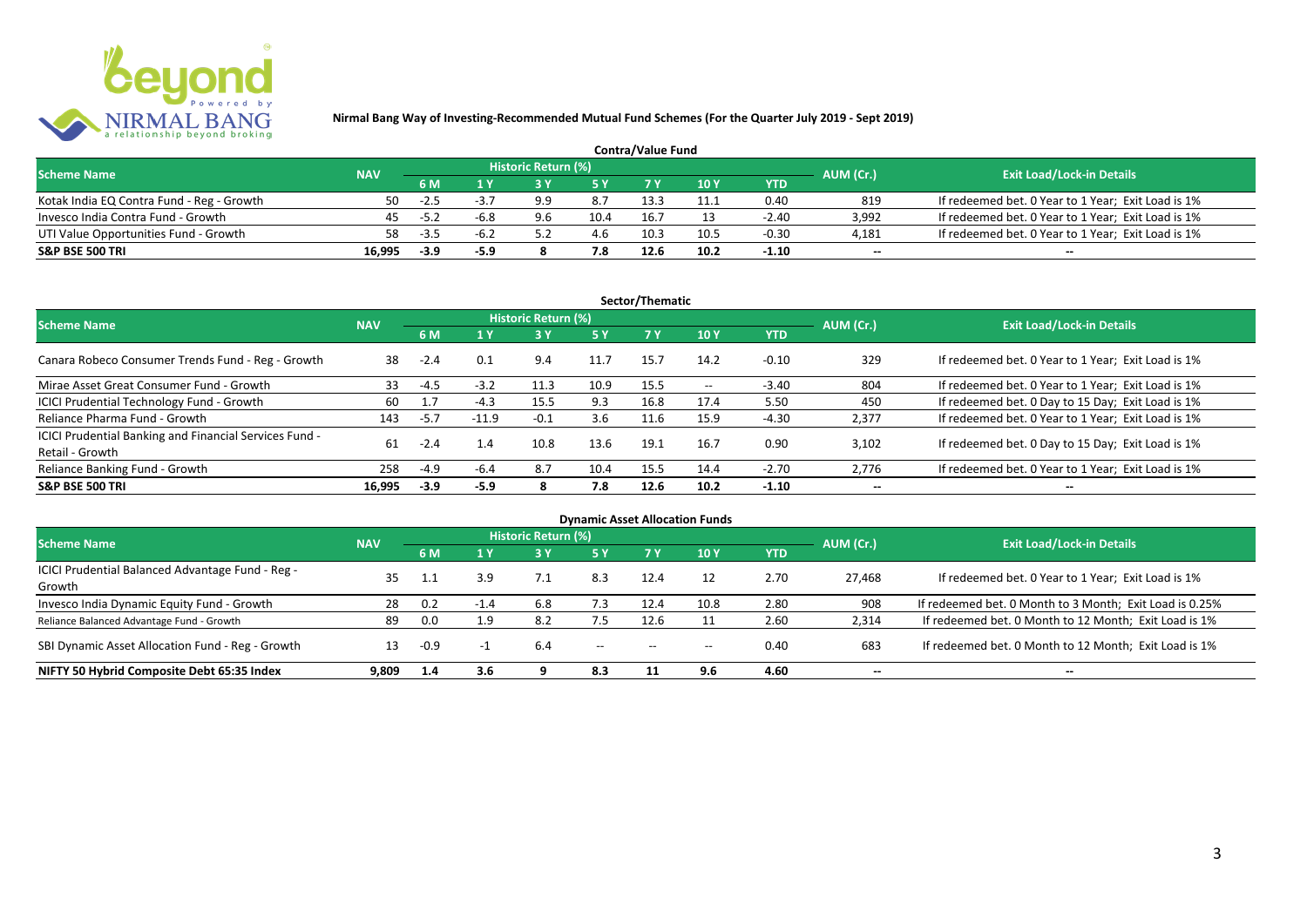

| <b>Hybrid Aggressive</b>                        |            |        |        |                            |       |       |      |      |                          |                                                       |  |  |  |  |
|-------------------------------------------------|------------|--------|--------|----------------------------|-------|-------|------|------|--------------------------|-------------------------------------------------------|--|--|--|--|
| <b>Scheme Name</b>                              | <b>NAV</b> |        |        | <b>Historic Return (%)</b> |       |       |      |      | AUM (Cr.)                | <b>Exit Load/Lock-in Details</b>                      |  |  |  |  |
|                                                 |            | 6 M    | 1 Y    |                            |       | 7 Y   | 10Y  | YTD  |                          |                                                       |  |  |  |  |
| HDFC Hybrid Equity Fund - Growth                |            | -1.5   | 0.3    | 4.8                        |       | 10.3  | 9.2  | 1.60 | 20,696                   | If redeemed bet. 0 Year to 1 Year; Exit Load is 1%    |  |  |  |  |
| ICICI Prudential Equity & Debt Fund - Growth    | 129        | -2.1   | $-1.4$ | -3                         | 8.8   | 14.4  | 13.4 | 0.80 | 23,288                   | If redeemed bet. 0 Year to 1 Year; Exit Load is 1%    |  |  |  |  |
| Mirae Asset Hybrid - Equity Fund - Reg - Growth | 15         | $-0.2$ |        | 9.2                        | $- -$ | $- -$ |      | 3.20 | 2,429                    | If redeemed bet. 0 Year to 1 Year; Exit Load is 1%    |  |  |  |  |
| SBI Equity Hybrid Fund - Growth                 | 134        | 2.3    | 4.4    | 8.7                        | 9.6   |       | 11.8 | 4.70 | 29,354                   | If redeemed bet. 0 Month to 12 Month; Exit Load is 1% |  |  |  |  |
| Canara Robeco Equity Hybrid Fund - Growth       | 154        | $-1.0$ |        |                            | 8.8   | 12.9  | 12.1 | 2.40 | 2,341                    | If redeemed bet. 0 Year to 1 Year; Exit Load is 1%    |  |  |  |  |
| NIFTY 50 Hybrid Composite Debt 65:35 Index      | 9.809      | 1.4    | 3.6    |                            | 8.3   |       | 9.6  | 4.60 | $\overline{\phantom{a}}$ | $- -$                                                 |  |  |  |  |

| <b>Arbitrage Fund</b>                      |            |     |     |                     |     |     |     |            |           |                                                         |  |  |  |  |
|--------------------------------------------|------------|-----|-----|---------------------|-----|-----|-----|------------|-----------|---------------------------------------------------------|--|--|--|--|
| <b>Scheme Name</b>                         | <b>NAV</b> |     |     | Historic Return (%) |     |     |     |            | AUM (Cr.) | <b>Exit Load/Lock-in Details</b>                        |  |  |  |  |
|                                            |            | 1 M |     | 6 M                 |     |     |     | <b>YTD</b> |           |                                                         |  |  |  |  |
| IDFC Arbitrage Fund - Reg - Growth         | 24         | 4.5 | 6.4 |                     | 6.9 |     | 6.1 | 6.80       | 9.198     | If redeemed bet. 0 Month to 1 Month; Exit Load is 0.25% |  |  |  |  |
| Kotak Equity Arbitrage Fund - Reg - Growth |            | 4.5 | 6.2 | 6.9                 | 6.8 | 6.4 | 6.2 | 6.60       | 15,630    | If redeemed bet. 0 Day to 30 Day; Exit Load is 0.25%    |  |  |  |  |
| Reliance Arbitrage Fund - Growth           | 20         |     | 6.2 |                     | 6.9 |     | 6.5 | 6.70       | 8.937     | If redeemed bet. 0 Month to 1 Month; Exit Load is 0.25% |  |  |  |  |

|                                          |                          |     |              |                     |                          | <b>Equity Saver</b> |                                       |                          |                          |                                                       |
|------------------------------------------|--------------------------|-----|--------------|---------------------|--------------------------|---------------------|---------------------------------------|--------------------------|--------------------------|-------------------------------------------------------|
| <b>Scheme Name</b>                       | <b>NAV</b>               |     |              | Historic Return (%) |                          |                     |                                       |                          | AUM (Cr.)                | <b>Exit Load/Lock-in Details</b>                      |
|                                          |                          | 6 M |              |                     |                          |                     | 10 Y                                  | YTD                      |                          |                                                       |
| Axis Equity Saver Fund - Reg - Growth    |                          |     |              | 6.9                 | $--$                     | $- -$               | $\hspace{0.05cm}$ – $\hspace{0.05cm}$ | 3.50                     | 765                      | If redeemed bet. 0 Month to 12 Month; Exit Load is 1% |
| HDFC Equity Savings Fund - Growth        | 36                       | 0.3 |              | 5.8                 |                          | 87                  |                                       | 2.30                     | 4,910                    | If redeemed bet. 0 Year to 1 Year; Exit Load is 1%    |
| Kotak Equity Savings Fund - Reg - Growth | 14.                      | 1.0 | 2.9          | 6.8                 | $- -$                    |                     | $\overline{\phantom{a}}$              | 2.60                     | 1,950                    | If redeemed bet. 0 Year to 1 Year; Exit Load is 1%    |
| CRISIL Hybrid 50+50 - Moderate Index*    | $\overline{\phantom{a}}$ |     | $\mathbf{m}$ | $\qquad \qquad$     | $\overline{\phantom{a}}$ | $- -$               | $\overline{\phantom{a}}$              | $\overline{\phantom{a}}$ | $\overline{\phantom{a}}$ | $\qquad \qquad$                                       |

| <b>Liquid Funds</b>                       |            |     |       |                     |      |       |            |                          |                          |                                  |  |  |  |
|-------------------------------------------|------------|-----|-------|---------------------|------|-------|------------|--------------------------|--------------------------|----------------------------------|--|--|--|
| <b>Scheme Name</b>                        | <b>NAV</b> |     |       | Historic Return (%) |      |       | <b>YTM</b> | Avg                      | AUM (Cr.)                | <b>Exit Load/Lock-in Details</b> |  |  |  |
|                                           |            | 1 W | 2 W   | 1 M                 | 3 M  | 1Y    |            | <b>Maturity</b>          |                          |                                  |  |  |  |
| Axis Liquid Fund - Growth                 | 2.128      | 5.8 | 5.8   |                     | 6.4  |       | 5.59       | 0.10                     | 29,296                   | Nil                              |  |  |  |
| IDFC Cash Fund - Reg - Growth             | 2,324      | 5.5 |       |                     | -6.⊥ |       | 5.44       | 0.07                     | 12,065                   | Nil                              |  |  |  |
| Kotak Liquid Scheme - Reg - Growth        | 3,885      | 5.8 | 5.7   |                     | -6.2 |       | 5.62       | 0.10                     | 31,996                   | Nil                              |  |  |  |
| Mirae Asset Cash Management Fund - Growth | 2,009      | 5.6 | 5.6   |                     | 6.2  |       | 5.95       | $\hspace{0.05cm} \ldots$ | 4,157                    | Nil                              |  |  |  |
| <b>CRISIL Liquid Fund Index</b>           | $- -$      | 6.1 | - 6.1 |                     | 6.5  | $- -$ | $- -$      | $- -$                    | $\overline{\phantom{a}}$ | $- -$                            |  |  |  |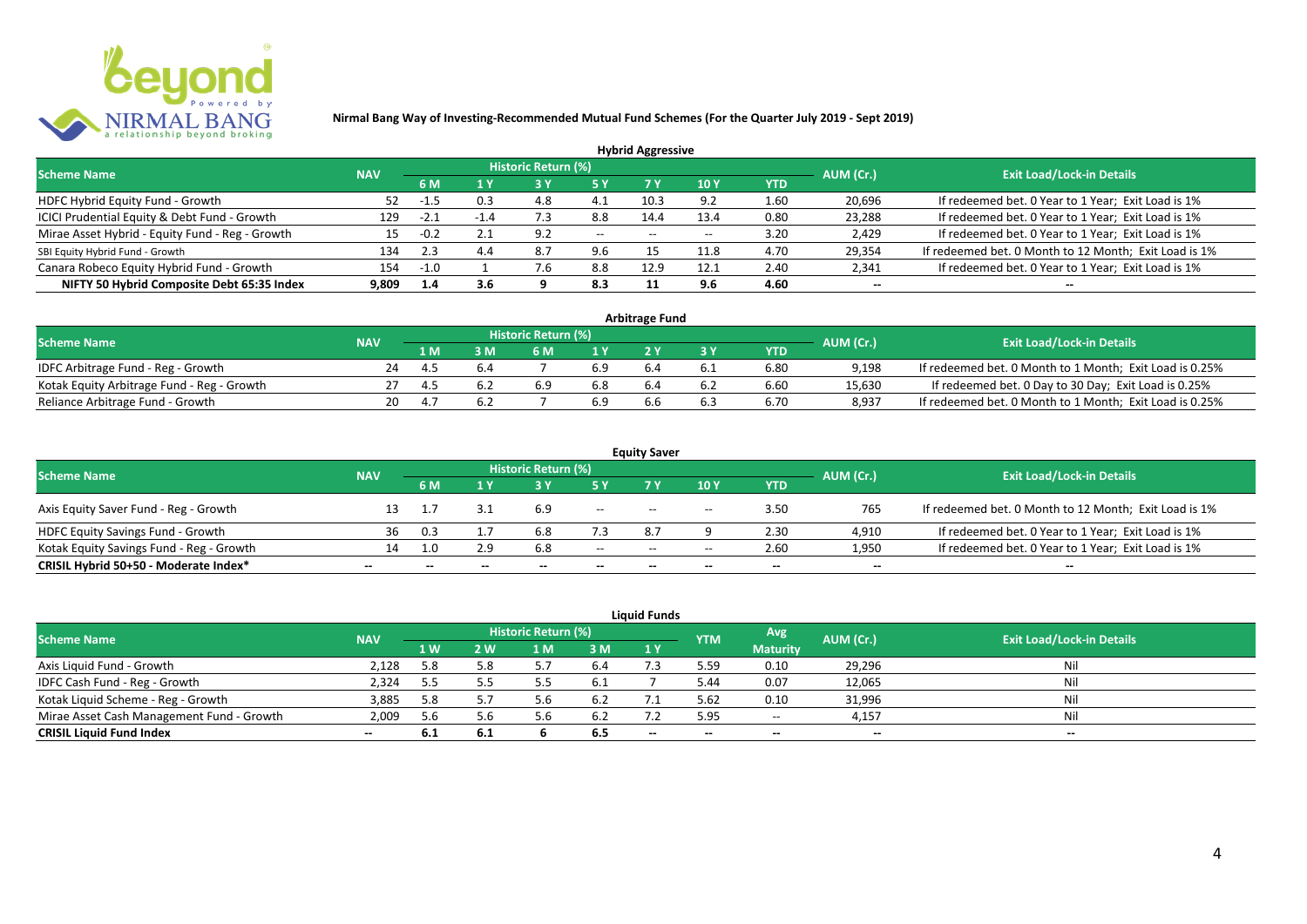

| <b>Ultra Short Fund</b>                       |            |       |     |                            |                          |       |                 |                          |                          |                                  |  |  |  |
|-----------------------------------------------|------------|-------|-----|----------------------------|--------------------------|-------|-----------------|--------------------------|--------------------------|----------------------------------|--|--|--|
| <b>Scheme Name</b>                            | <b>NAV</b> |       |     | <b>Historic Return (%)</b> |                          |       | <b>YTM</b>      | Avg                      | AUM (Cr.)                | <b>Exit Load/Lock-in Details</b> |  |  |  |
|                                               |            | '1 M. | 3 M | 6 M                        |                          | 3 Y   |                 | <b>Maturity</b>          |                          |                                  |  |  |  |
| HDFC Ultra Short Term Fund - Reg - Growth     |            |       | 8.3 | 8.4                        | $\overline{\phantom{a}}$ | $- -$ | 6.31            | 0.40                     | 8,309                    | Nil                              |  |  |  |
| IDFC Ultra Short Term Fund - Reg - Growth     |            | 7.4   |     | 8.6                        | 8.7                      | $- -$ | 6.15            | 0.45                     | 3,668                    | Nil                              |  |  |  |
| SBI Magnum Ultra Short Duration Fund - Growth | 4,298      | 7.6   | 8.4 | 8.4                        | 8.6                      |       | 6.94            | $\overline{\phantom{a}}$ | 9,411                    | Nil                              |  |  |  |
| <b>NIFTY Ultra Short Duration Debt Index</b>  | 3,921      | 6.5   | 7.9 | 8.2                        | 8.6                      | 7.6   | $\qquad \qquad$ | $\overline{\phantom{a}}$ | $\overline{\phantom{a}}$ | $\overline{\phantom{a}}$         |  |  |  |

| <b>Money Market Fund</b>                                   |            |     |     |                            |                          |           |            |                 |                          |                                  |  |  |  |
|------------------------------------------------------------|------------|-----|-----|----------------------------|--------------------------|-----------|------------|-----------------|--------------------------|----------------------------------|--|--|--|
| <b>Scheme Name</b>                                         | <b>NAV</b> |     |     | <b>Historic Return (%)</b> |                          |           | <b>YTM</b> | Avg             | AUM (Cr.)                | <b>Exit Load/Lock-in Details</b> |  |  |  |
|                                                            |            | 1 M | 3M  | 6 M                        | 1 Y                      | <b>3Y</b> |            | <b>Maturity</b> |                          |                                  |  |  |  |
| Aditya Birla Sun Life Money Manager Fund - Reg -<br>Growth | 260        | 7.3 | 8.9 | 8.8                        | 8.8                      | 7.6       | 6.55       | $- -$           | 12,746                   | Nil                              |  |  |  |
| ICICI Prudential Money Market Fund - Reg - Growth          | 268        | 7.4 | 8.4 | 8.5                        | 8.5                      | 7.4       | 6.14       | 0.45            | 9,688                    | Nil                              |  |  |  |
| Reliance Money Market Fund - Growth                        | 2,930      | 7.2 | 8.5 | 8.7                        | 8.8                      |           | 6.11       | 0.38            | 3,074                    | Nil                              |  |  |  |
| UTI Money Market Fund - Reg - Growth                       | 2,178      | 7.1 | 8.6 | 8.6                        | 8.7                      | 7.5       | 6.16       | 0.49            | 6,584                    | Nil                              |  |  |  |
| <b>CRISIL Liquid Fund Index</b>                            | $- -$      | 6.0 | 6.5 | $\overline{\phantom{a}}$   | $\overline{\phantom{a}}$ | $\!-$     | $\!-$      | $\sim$          | $\overline{\phantom{a}}$ | $\overline{\phantom{a}}$         |  |  |  |

| <b>Short Term Fund</b>                          |            |     |      |                     |      |  |            |                 |           |                                  |  |  |  |
|-------------------------------------------------|------------|-----|------|---------------------|------|--|------------|-----------------|-----------|----------------------------------|--|--|--|
| <b>Scheme Name</b>                              | <b>NAV</b> |     |      | Historic Return (%) |      |  | <b>YTM</b> | <b>Avg</b>      | AUM (Cr.) | <b>Exit Load/Lock-in Details</b> |  |  |  |
|                                                 |            | 1 M |      | 5 M                 |      |  |            | <b>Maturity</b> |           |                                  |  |  |  |
| HDFC Short Term Debt Fund - Growth              |            | 9.4 |      | 10.4                | 10.1 |  | 4.5        | 2.66            | 8,488     | Nil                              |  |  |  |
| IDFC Bond Fund - Short Term Plan - Reg - Growth | 40         | 9.4 | 11.6 | 10.4                | 10.9 |  | 6.96       | 2.12            | 9,643     | Nil                              |  |  |  |
| Kotak Bond Short Term Plan - Reg - Growth       | 36         | 8.5 |      | 10.6                | 10.4 |  | 7.51       | 2.60            | 9,607     | Nil                              |  |  |  |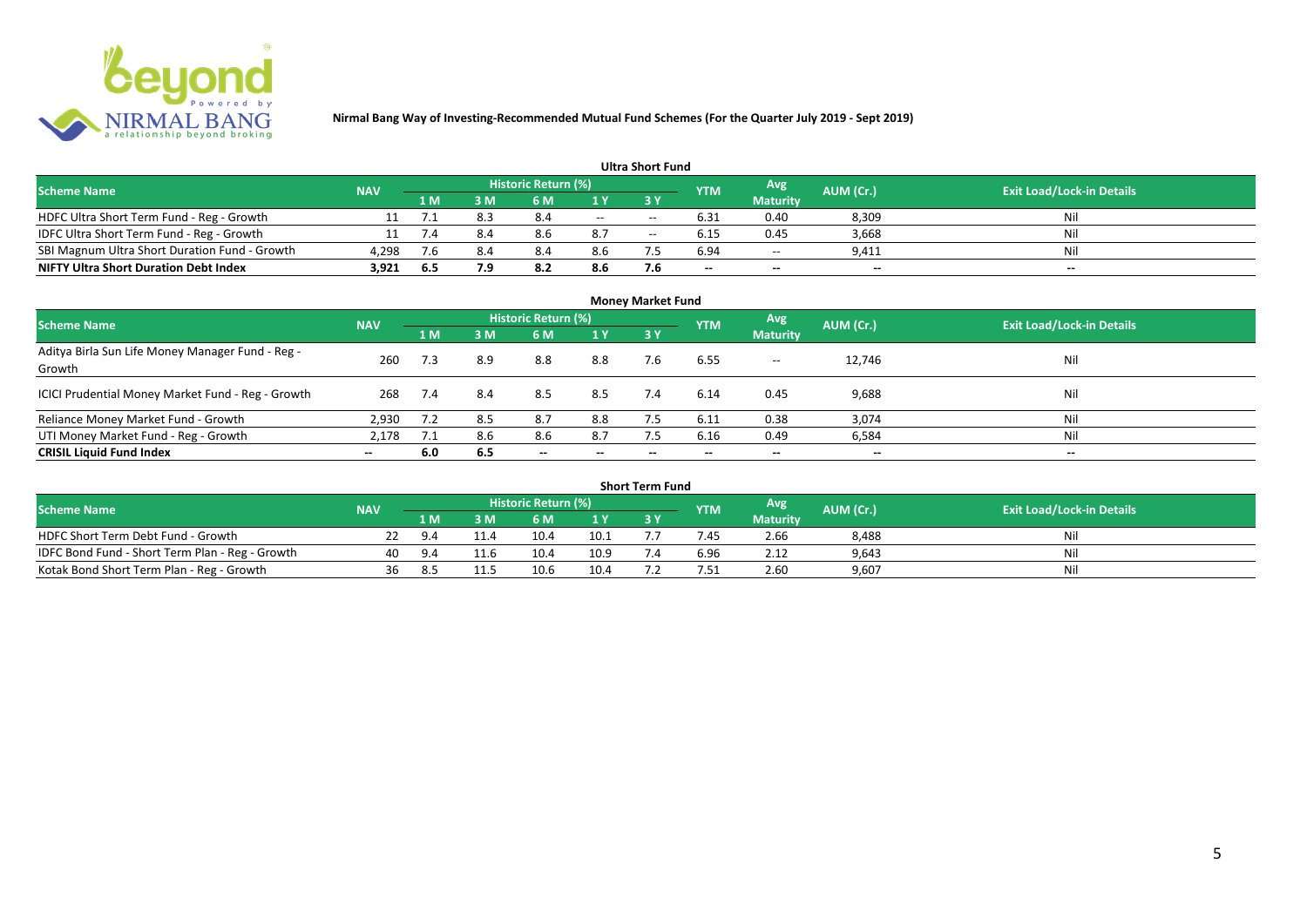

| <b>Low Duration Fund</b>                  |            |      |     |                     |     |  |            |                 |           |                                  |  |  |  |
|-------------------------------------------|------------|------|-----|---------------------|-----|--|------------|-----------------|-----------|----------------------------------|--|--|--|
| <b>Scheme Name</b>                        | <b>NAV</b> |      |     | Historic Return (%) |     |  | <b>YTM</b> | Avg             | AUM (Cr.) | <b>Exit Load/Lock-in Details</b> |  |  |  |
|                                           |            | 1 M  |     | 6 M.                |     |  |            | <b>Maturity</b> |           |                                  |  |  |  |
| <b>HDFC Low Duration Fund - Growth</b>    |            |      |     | 8.6                 | 8.4 |  | 6.81       | 0.99            | 15,626    | Nli                              |  |  |  |
| Canara Robeco Savings Fund - Reg - Growth | 30         |      |     |                     | 8.6 |  | 6.33       | 0.79            | 1,051     | Ni                               |  |  |  |
| IDFC Low Duration Fund - Reg - Growth     | 28         | -8.1 | a a |                     |     |  | 6.35       | 0.81            | 4.587     | Ni                               |  |  |  |

#### **1 M 3 M 6 M 1 Y 3 Y** Notak Banking and PSU Debt Fund - Reg - Growth 16 9.9 11.9 11 11.2 7.6 7.79 2.78 3,403 Nil<br>
Kotak Banking and PSU Debt Fund - Reg - Growth 45 7.9 12.1 12.2 11.7 8 7.47 3.61 2,621 Nil Notak Banking and PSU Debt Fund - Reg - Growth <br>
17 10.9 11.1 12.3 13.4 7.9 7.16 3.39 9.183 11.3 9.183 13.4 7.9 9.183 IDFC Banking & PSU Debt Fund - Reg - Growth 17 10.9 14.1 12.3 13.4 7.9 7.16 3.39 9,183 **Banking & PSU Bond Funds Scheme Name NAV REGISTER AUM (Cr.) AUM (Cr.)** Exit Load/Lock-in Details **Historic Return (%) Maturity**

| <b>Corporate Bond Funds</b>                         |            |     |      |                     |      |     |            |                 |           |                                  |  |  |
|-----------------------------------------------------|------------|-----|------|---------------------|------|-----|------------|-----------------|-----------|----------------------------------|--|--|
| <b>Scheme Name</b>                                  | <b>NAV</b> |     |      | Historic Return (%) |      |     | <b>YTM</b> | <b>Avg</b>      | AUM (Cr.) | <b>Exit Load/Lock-in Details</b> |  |  |
|                                                     |            | 1 M | 3 M  | 6 M                 | 1Y   |     |            | <b>Maturity</b> |           |                                  |  |  |
| ICICI Prudential Corporate Bond Fund - Reg - Growth | 20         | 9.2 |      | 10.9                | 10.1 | 7.6 | 7.22       | 2.28            | 9,002     | Nil                              |  |  |
| HDFC Corporate Bond Fund - Growth                   |            |     | 12.6 | 12.1                | 11.7 |     | 7.26       | 4.08            | 12,910    | Ni                               |  |  |
| Kotak Corporate Bond Fund - Std - Growth            | 2,584      | 9.6 | 11.1 | 10.6                | 10.2 | 8.1 |            | 1.59            | 2,448     | Nil                              |  |  |